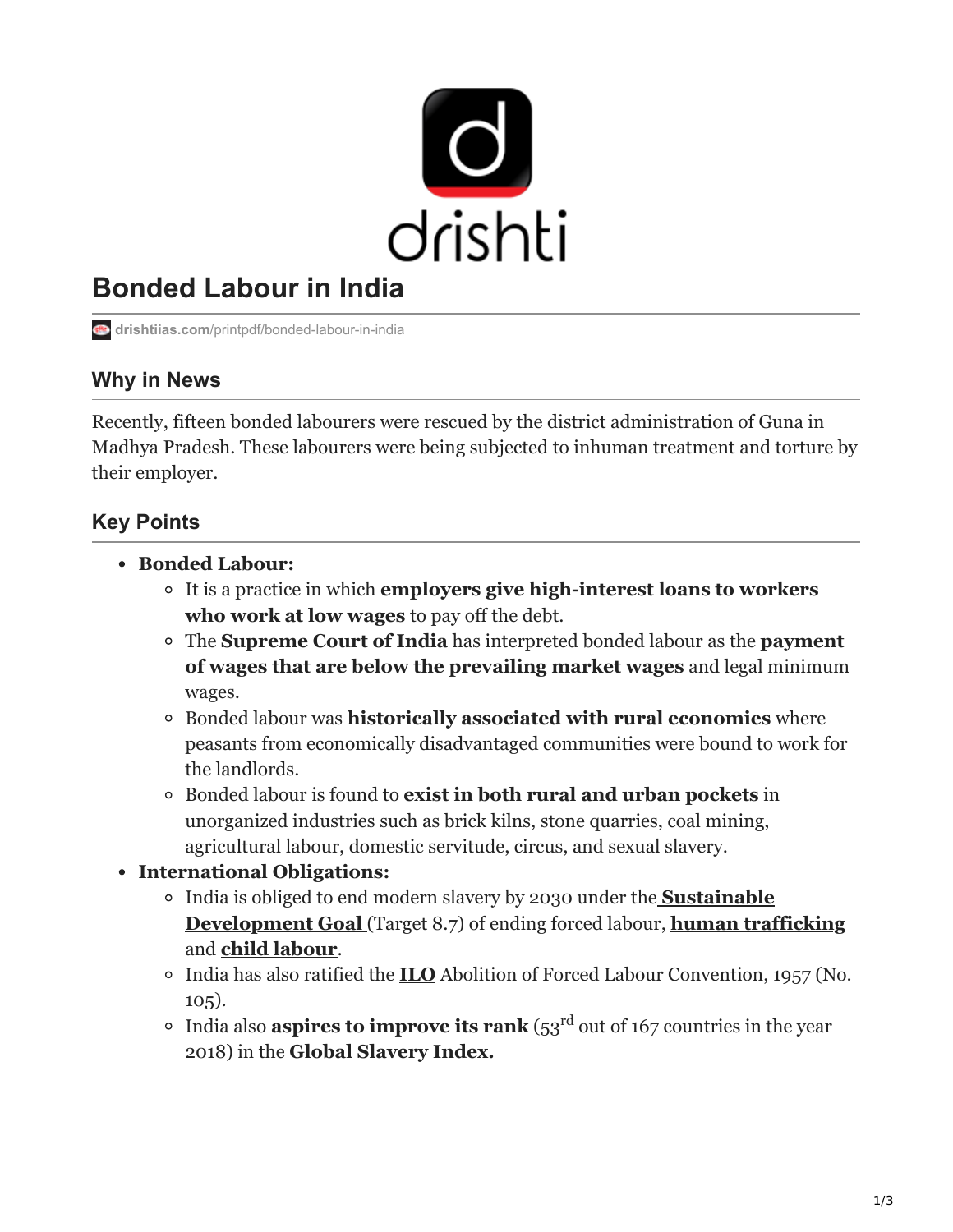#### **Constitutional Provisions:**

- **Article 21** deals with the Right to Life and Personal Liberty.
- **Article 23** of the Constitution prohibits forced labour.
- **Article 24** prohibits the employment of children (below the age of fourteen years) in factories, etc.
- **Article 39** directs the State to secure the health and strength of workers, men and women, and to see the tender age of children are not abused and that citizens are not forced by economic necessity to enter avocations unsuited to their age or strength.

#### **Related Legislations:**

- **Bonded Labour System (Abolition) Act 1976:**
	- The Act extends to the whole of India but implemented by respective state governments.
	- It provides for an institutional mechanism at the district level in the form of Vigilance Committees.

Vigilance committees advise District Magistrate (DM) to ensure the provisions of this Act are properly implemented.

- The State Governments/UTs may confer, on an Executive Magistrate, the powers of a Judicial Magistrate of the first class or second class for the trial of offences under this Act.
- **Central Sector Scheme for Rehabilitation of Bonded Labourers (2016):**

**Financial assistance to the extent of Rs. 3 lakhs** is provided to released bonded labourers along with other non-cash assistance for their livelihood.

#### **Reasons for the Persistence of Bonded Labour:**

- The lack of awareness among workers and employers.
- Low conviction rates.
- Social bias towards bonded labour.
- Migratory nature of bonded labour.
- Weaker implementation of Bonded Labour System (Abolition) Act 1976.
- Punishment for forced labour (Section 374 of IPC– unlawful compulsory labour) is not appropriate.
- Lack of proper coordination at the national and regional level, and among governments.